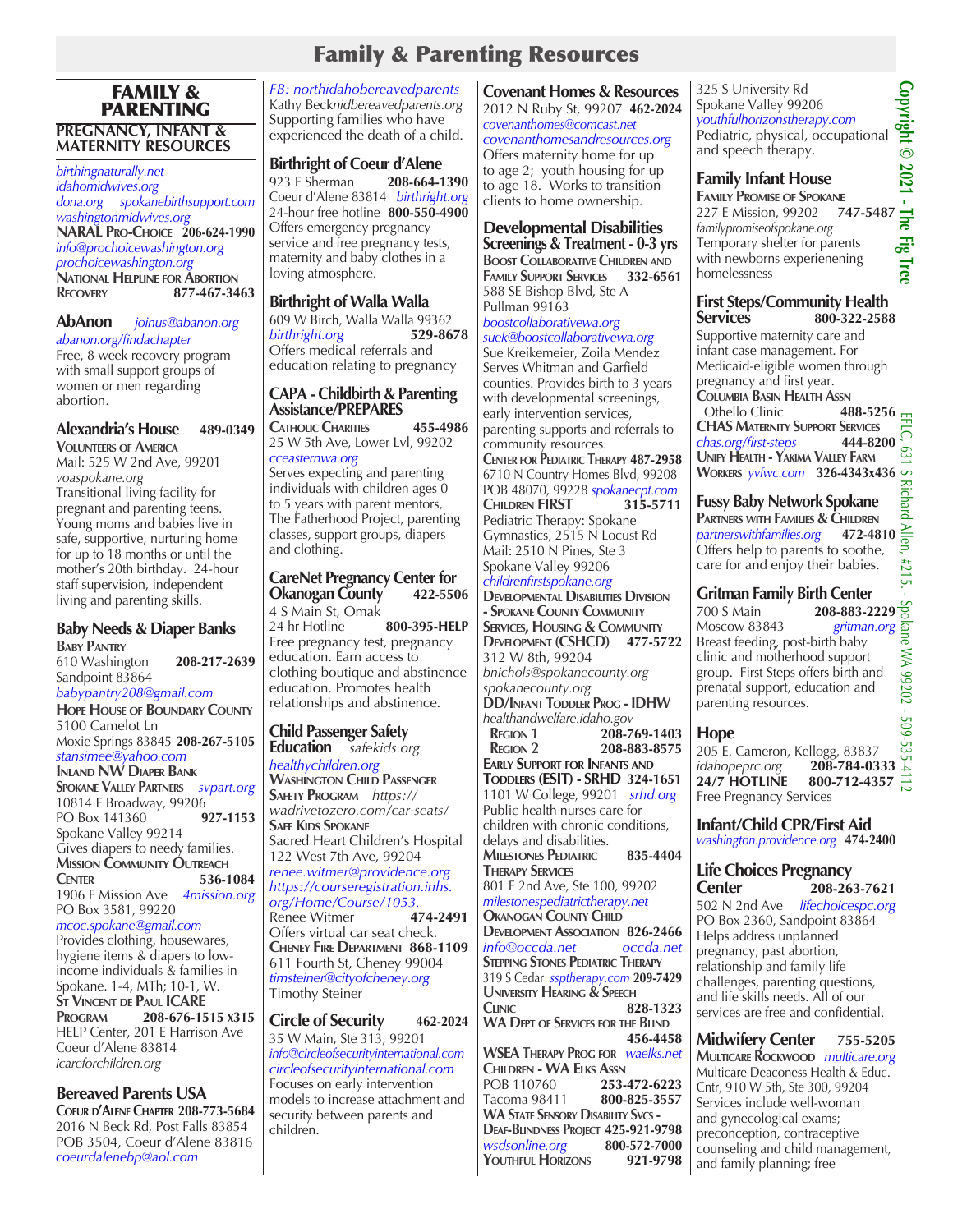pregnancy testing; STI screening and treatment. Deaconess Birthwise in-hospital birth center or Deaconess Hospital offers prenatal, labor, delivery and postpartum care and birth services.

# **MyChoice** *Mychoicespokane.org*

2659 N Ash, 99205 **462-4000** *info@mychoicespokane.org* Provides hope and support to empower those facing an unplanned pregnancy. Free Boutique offered for baby clothes 0-12, blankets, diapers, formula, baby food, books & toys and nursing items. **Mobile Clinics** Pregnancy/STD tests 204 E Indiana 9606 W 3rd

#### **NEW Family Life Services**

144 W 5th, Colville 99114 *newfamilylifeservices.com* **684-9895** Pro-life pregnancy resource center and maternity home (for homeless pregnant women). Offers educational classes for unplanned pregnancies and providing maternal and baby items.

### **Northwest Infant Survival &**

**SIDS Alliance** *support@nwsids.org* **Bereavement Support** *nwsids.org* 24 Hr Support Line **208-557-4371**  Call or text for support to anyone affected by pregnancy, infant or child loss.

**Childhood Health and Safety** Safe Start **206-582-6191**  Providing education and resources associated with safe infant sleep, child CPR and first aid and child passenger safety. Car seats, cribs and sleep sacks may be available.

### **Nurse Family Partnership/SRHD**

1101 W College, 99201 *srhd.org* **324-1621** Home visits for pre- and post-natal education, mother/infant/child care coordination, follow-up for families with children. Health education, screenings; support and education on infant/child care, growth and development, parenting, safety and nutrition. **Okanogan County 422-7140**

### **Open Arms & Real Choices Clinic 208-667-5433**

1800 Lincoln Way, Ste 201 Coeur d'Alene 84814 *realchoicesclinic.com* Confidential pregnancy help.

**Palouse Care Network208-882-2370** 1515 W A, Moscow 83843

*office@palousecarenetwork.com palousecarenetwork.com*  Faith-based nonprofit that provides free social services and specialized

medical care to the Palouse region. Offers medical, practical and spiritual support to those facing pregnancy, parenting, sexual health and abortion issues.

### **Path of Life Spokane 444-9035**

103 E Indiana Ave, Ste B, 99207 *info@pathoflifespokane.org pathoflifespokane.org* Christ-centered resources and support for sexual health and relationship wholeness: Pregnancy testing/ultrasound, SDD/STI screening, treatment & support services, post abortion recovery, relationship resources, unwanted same sex attraction and gender identity.

### **Planned Parenthood 800-230-7526**

*plannedparenthood.org/ppgwni/* Pres/CEO: Karl Eastlund Provides reproductive health care, education and fearless advocacy. **Spokane Health Center** 123 E Indiana Ave, 99207 **Spokane Valley Health Center** 12104 E Main St, 99206 **Pullman Health Center** 1525 SE King Dr, 99163 **Walla Walla Health Center** 828 S First Ave, 99362 **Wenatchee Health Center** 900 Ferry St, 98801

### **Rachel's Vineyard Ministries**

103 E Indiana Ave, Ste B, 99207<br>ryspokane.org 994-4355  $r$ *vspokane.org healing@rvspokane.org* Post-abortive care in Spokane.

#### **Vanessa Behan Crisis Nursery**

2230 E Sprague, 99202 **535-3155**  *vanessabehan.org*

**WIC Nutrition Program TXT 96859** *signupwic.com* **800-322-2588** Pregnant and breast feeding women and children 0-5, receive education and help finding services. Food checks for health. **WIC - SRHD/ Spokane Regional Health District 324-1620** 1101 W College, 99201 *srhd.org/programs-and-services/wic* **WIC DEER PARK** 99006 United Methodist, 113 E 2nd St **WIC East Central 323-2830** 500 S Stone, 99202 **WIC Northeast CC 323-2828** 4001 N Cook,99207 **WIC Spokane Valley 323-2800** 12213 E Broadway, Ste 5, 99206 **WIC WEST CENTRAL COMMUNITY CENTER**<br>1603 N Belt, 99205 **323-7497** 1603 N Belt, 99205 **WIC Airway Heights 244-9334** 13120 W 13th Ave, 99001<br>**WIC C**HENEY 559-5839 **WIC CHENEY**  Cheney UMC, 204 4th St, 99004 **WIC Fairchild AFB 247-2760** Bldg 2447 610 N Depot Ave, Rm 306 Fairchild AFB 99001

**WIC Adams County Integrated Health Services 659-3315 WIC Othello** 415 E Main #600 **WIC Ritzville** 108 W Main **659-3319 Columbia Basin Health-Othello** Family Clinic **488-5256 WIC Asotin County Health District**

**WIC Asotin** 102 1st St, 99402**243-3344 WIC Clarkston** 935 6th St, 99403 **552-4122 WIC COLUMBIA COUNTY PUBLIC HEALTH**<br>270 E Main **382-2181**  270 E Main **382-2181** Dayton 99328 **WIC GARFIELD COUNTY HEALTH DEPT**<br>1215 10th **843-3412**  1215 10th **843-3412** Pomeroy 99347 **WIC LINCOLN COUNTY HEALTH DEPT**<br>90 Nicholls **725-9213 x2**  90 Nicholls **725-9213 x26**  Davenport 99122 **WIC NE Tri-County Health Dist WIC Colville 684-1361** 240 E Dominion **800-827-3218 WIC Newport 447-3131** 605 Hwy 20 **800-873-6162 WIC Republic 800-876-3319** 147 N Clark#1, 99166 **775-3111 Chewelah Com Health Center** 518 E Clay, 99109 **684-5048 WIC Okanogan - Family Health Centers** *myfamilyhealth.org* **WIC BREWSTER** 520 West Indian Ave, 98812<br>**NIC BRIDGEPORT** 422-7636 **WIC BRIDGEPORT**  1015 Columbia, 98813 **322-2676 WIC Omak 422-7626** 1003 Koala Ave, 98841 **WIC Oroville 476-4400** FHC Dental, 1321 Main St 98840 **WIC Tonasket Site 422-7616** 17 S Western, Tonasket 98855<br>**NIC T**wise 997-2050 **WIC Twisp**  Room One, 315 Lincoln, 98856 **WIC WALLA WALLA COUNTY<br>HEALTH DEPT 524-2680 HEALTH DEPT** *co.walla-walla.wa.us* **WIC Whitman County Health Dept WIC COLFAX**  310 N Main, 99111 **WIC Pullman 332-6752** 1205 SE Profes Mall Blvd #203 **Idaho (208) WIC Panhandle Regional Health** Hayden **415-5130** *panhandlehealthdistrict.org*   **Benewah County 245-3692 BONNER COUNTY** 263-5159<br>**BOUNDARY COUNTY** 267-5558  **BOUNDARY COUNTY** 267-5558<br> **KOOTENAI COUNTY** 415-5130 **KOOTENAI COUNTY** 415-5130<br>**SHOSHONE COUNTY** 786-7474 **SHOSHONE COUNTY WIC Public Health Dist - North Central ID** *idahopublichealth.com* **Clearwater County 476-7850 IDAHO COUNTY** 983-2842<br> **LATAH COUNTY 882-7353 LATAH COUNTY Lewis County 935-2124 Nez Perce County 799-0390**

#### **WIC Tribal 800-322-2588 TXT 96859 WIC - Grand Coullee 634-2391** City Hall 306 Midway, Conf Rm, 99133

**WIC Nespelem 634-2391** 21 Colville St, 99155 **Inchelium Community Health** 39 Short Cut Rd **888-881-7684 x7006 Sanpoil Valley Community Health** 1166 S Hwy, Keller 99140 **634-7304 WIC WELLPINIT** 6228 E Old School Rd, 99040

**WISH Medical 208-892-WISH** 1515 West A St, Moscow 83843 *wishmedical.com*

Provides specialized medical, educational and practical support for those facing pregnancy, sexual health and abortion related issues.

### FOSTER CARE & ADOPTIONS

*adoption.com awaa.org dcyf.wa.gov/serives/adoption healthandwelfare.idaho.gov/ itsaboutlove.org/ial/ct/eng/site/ adopting-families kxly.com/houseand-home/wednesdays-child kingdomkidsadoption.org nwae.org/about.php?tn=2 spokane-wa.adoption.com*

### **A Child's Hope Spokane 328-2700**

222 W Mission, Ste 250, 99201 *achildshopespokane.org* Places infants and children, regardless of ethnicity, age or special needs, into Christian adoptive homes.

#### **Adoption Services of Spokane**

921 W Broadway, Ste 304 **328-6274**  *maureen@adoptionservicesspokane.com adoptionservicesspokane.com* 24hr birth parent lines **863-4640/1** A licensed child-placing agency offering open and confidential placements. Support and care for the birth parents.

### **Better Futures Together**

901 E Nora, 99207 **309-3397** *general@betterfuturestogether.org* Works directly with WA DCYF to provide court ordered visitation in Eastern WA.

### **Children Services**

**Idaho Dept of Health & Welfare** Child Support Srvcs **800-356-9868** Child Protection Reporting<br>24/7 line **855-5** 24/7 line **855-552-5437** *healthandwelfare.idaho.gov* Adoptions & foster care licensing.<br>REGION 1 208-769-151 **REGION 1 208-769-1515**<br>**REGION 2 208-799-4360 Region 2 208-799-4360**

### **Domestic & Unaccompanied Refugee Minors**

**Lutheran Community Services NW** 210 W Sprague Ave, 99201 *lcsnw.org/Spokane* **747-8224** Provides stable homes and support for youth who cannot live with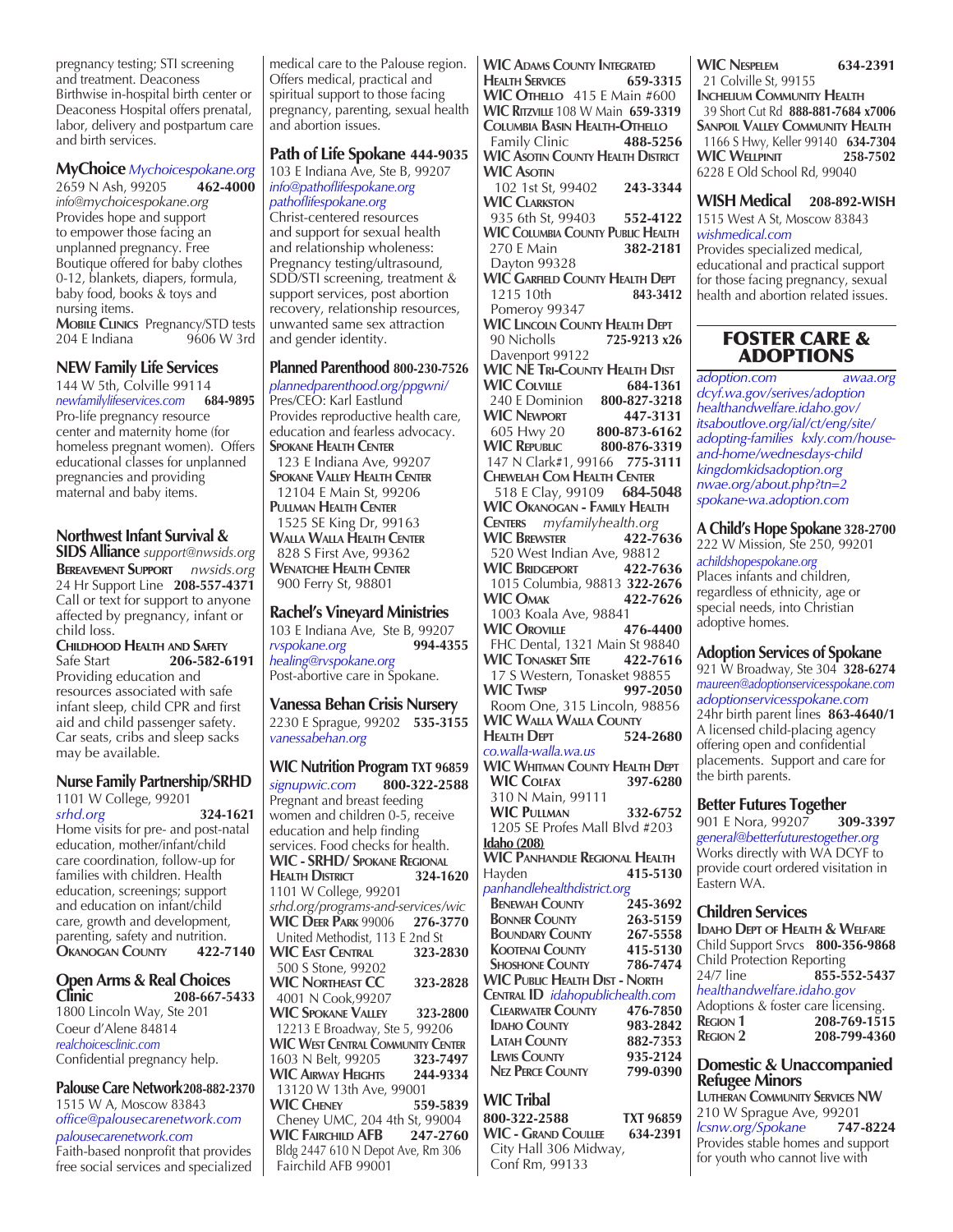### Men's & Women's Resources (Spokane)

### WOMEN'S RESOURCES

\* Find listings with more contact info and descriptions in the index. Some are in this section, others in employment and job-skills, women's resources, addictions and housing.

### **Domestic Violence & Abuse**

 **/Neglect reporting Hotline: 866-363-4276/END-HARM Our Kids, Our Business** *ourkidsspokane.org* **SPOKANE ARMS - ABUSE RECOVERY**<br>**MINISTRY & SERVICES** 484-0600 **MINISTRY & SERVICES** 484-06<br>**VICTIM ADVOCACY & EDUCATION -Victim Advocacy & Education - LCSNW** - **24/7 Sexual Assault Support Line** 624-7273<br> **WOMEN'S HEALING & 323-2123 WOMEN'S HEALING & Empowerment Network YWCA Spokane Domestic Violence Programs/Services** 930 N Monroe, 99201 **24-hr Helpline 326-CALL (2255) Vanessa Behan Crisis Nursery** 2230 E Sprague, 99202 **535-3155**

### **Housing**

**1) Maternity & Baby Alexandria's House (VOA)** 525 W 2nd, 99201 **Covenant Homes & Resources** 2012 N Ruby, 99207 **462-2024 GRACESON HOUSING** PO 825, Liberty Lake 99019 **MyChoice 462-4000** 2659 N Ash St, 99205 **Parent-Child Assistance Program (PCAP) 838-6092 x123 701 E 3rd Ave, 99202 Covenant Homes & Resources** 2012 N Ruby, 99207 **462-2024**

### **2) Mothers with Kids**

**Aston-Bleck Apartments** 2311 E Boone, 99202 **688-1116 Home Yard Cottages 795-8400 3080 N Hemlock, 99205**<br>**ISABELLA HOUSE** 624-1244 **ISABELLA HOUSE** 2308 W 3rd Ave, 99201 **St Margaret's Shelter** 101 E Hartson, 99201 **624-9788 Transitional Living 325-2959** 3128 N Hemlock, 99205 **UGM's Crisis Shelter for Women & Children** 1234 E Sprague Ave **535-0486**

### **3) Recovery**

**Isabella House 624-1244** 2308 W 3rd Ave, 99201 **Naomi 926-6492** 11302 E Broadway, 99206

**Oxford Housing 216-0331** POB 8701, Spokane 99203 **SPOKANE DREAM CENTER 624-1363**<br>2005 W 4th 536-6444 536-6444 **UGM Anna Ogden Hall** 2828 W Mallon, 99201**327-7737**

### **3) Single Women**

**Aston-Bleck Apartments** 2311 E Boone, 99202 **688-1116 HOME** YARD COTTAGES 3080 N Hemlock, 99205<br>**Hope House (VOA)** 328-4685 **HOPE HOUSE** (VOA) 1301 W Third Ave, 99201<br>MIRYAM'S HOUSE 747-9222 **Miryam's House 747-9222**

#### **Parenting, Baby & Toddler 1) Baby Basics**

**CAPA - Childbirth & Parenting Assistance/PREPARES - Catholic Charities 455-4986 La Leche League 877-4-LALECHE (877-452-5324)** *lllofwa.org/la-leche-league-spokane* **Lamaze Intern'l 217-6673** *lamazeinternational.org* **Mission Community Outreach** 1906 E Mission, 99202 **536-1084 WIC SRHD 324-1620** 1101 W College, 99201 **WIC West Central Community Center** 1603 N Belt, 99205 **323-7497**

**2) Family Planning & Child Care Aware of Eastern WA 484-0048**/**800-466-2229 Midwifery Center 755-5205** 910 W Fifth Ave, Ste 300 **MyChoice 462-4000** 2659 N Ash St, 99205 **Mothers of Preschoolers** *mops.org* **Nurse Family Partnership - SRHD**

1101 W College, 99201 **324-1621 Path of Life Spokane 444-9036** 103 E Indiana Ave, Ste B, 99207 **Planned Parenthood 866-904-7721** Spokane: 123 E Indiana, 99207 Valley: 12104 E Main St, 99206 **Rachel's Vineyard Min. 994-4355** 103 E Indiana Ave, Ste B, 99207

**3) Post-Partum Resources: Midwifery Center - Multicare** 910 W Fifth, Ste 300 **755-5205 Parent-Child Assistance Program** 701 E 3rd, 99202 **838-6092 x123 Postpartum Depression-Suicide Crisis** *ppdmoms.org***800-773-6667 Postpartum Support Internat'l WA 888-404-PPMD** *ppmdsupport.com*

### **Support Services**

**1) Employment/Professional American Assn of University Women 434-5123** *spokane-wa.aauw.net* **Christ Kitchen 325-4343** 2410 N Monroe, 99205 **FutureADA** *furureada.org hello@futurada.org* STEM prog **Junior League of Spokane** Saranac Bldg, Ste E302, 99201PO Box 4563, 99220 **328-2801 League of Women Voters** *info@lwvspokane.org*  **National Education for Women NEW Leadership - EWU 359-2847** Monroe 207, Cheney 99004 **NATIONAL ASSN OF WOMEN**<br>**BUSINESS OWNERS** 731-3309 **BUSINESS OWNERS** *info@nawbonw.org nawbonw.org* **NOW - National Organization for Women** *SpokaneNOW@gmail.com* **New Leaf Bakery Cafe Job Training - Transitions 496-0396** 3104 W Ft Wright Dr **Spokane Soroptimist** *SISpokane@Soroptimist.net soroptimistspokane.org* **Women Helping Women Fund**  1325 W 1st Ave, Ste 318 *whwfspokane.org* **Women to Work Prog - YWCA**  930 N Monroe, 99201**789-9299** *women2work@ywcaspokane.org*

**WA ST DSHS WorkFirst Life Skills – Essential Program - YWCA**  930 N Monroe, 99201 **789-9299** *lifeskills@ywcaspokane.org* 

### **2) Food & Clothing**

**Breast Intentions 995-1295** *FB: breastintentionswa* **Cleone's Closet 244-6215** 13114 Sunset Hwy Airway Heights 99001 **Project Beauty Share 455-3537** 216 N Bernard St, 99201 *projectbeautyshare.org* Collects cosmetics and beauty products for agencies to give out. **Women & Children's Free Restaurant 324-1995** 1620 N Monroe, 99205

**Women's Hearth - Transitions** 906 W 2nd, 99201 **455-4249 YOUNG LIVES YWCA Our Sister's Closet** 930 N Monroe, 99201 **326-1190**

### MEN'S **RESOURCES**

#### **Addictions & Recovery**

**LDS Family Services 926-6581** 11707 E Sprague, Ste 202 **208-457-0412 Teen Challenge International Spokane Men's Center 244-5610** 2400 N Craig Rd, 99224 **SPOKANE DREAM CENTER** 624-1363<br>2005 W 4th 536-6444 2005 W 4th **536-6444 SUN RAY COURT** 518 S Browne, 99204 **UGM Men's Recovery Prog** 1224 E Trent, 99202 **535-8510**

### **Children & Teens**

**Morning Star Boys Ranch** 4511 S Glenrose

#### **Fatherhood Resources:**

*fatherhood.gov* **Arc of Spokane 328-6326 CAPA Fathering Prog 455-4970** 12 E 5th Ave, 99201<br>Dads M.OV.E. 800-736-0979 **DADS M.OV.E.** 1903 W Garland Ave **429-6704 Strong Fatehrs - MyChoice327-0701 SPOKANE FATHERHOOD INITIATIVE** PO Box 8266, 99203 *spofi.org* **WHEN 323-2123**

### **Housing: (no children)**

| <b>HOUSE OF CHARITY</b>  | 624-7821 |
|--------------------------|----------|
| 32 W Pacific, 99201      |          |
| <b>MOUNTAINTOP MNGT</b>  | 290-2771 |
| 14313 E Trent, 99216     |          |
| <b>OXFORD HOUSING</b>    | 216-0331 |
| Spokane Dream Center     | 624-1363 |
| 29 W 2nd Ave             | 624-2636 |
| <b>SUN RAY COURT</b>     | 456-5465 |
| 518 S Browne, 99204      |          |
| <b>TRUTH MINISTRIES</b>  | 990-8415 |
| 1910 E Sprague           | 456-2576 |
| <b>UGM MEN'S SHELTER</b> |          |
| <b>1224 E Trent</b>      | 535-8510 |



www.huttonsettlement.org • facebook.com/huttonsettlement